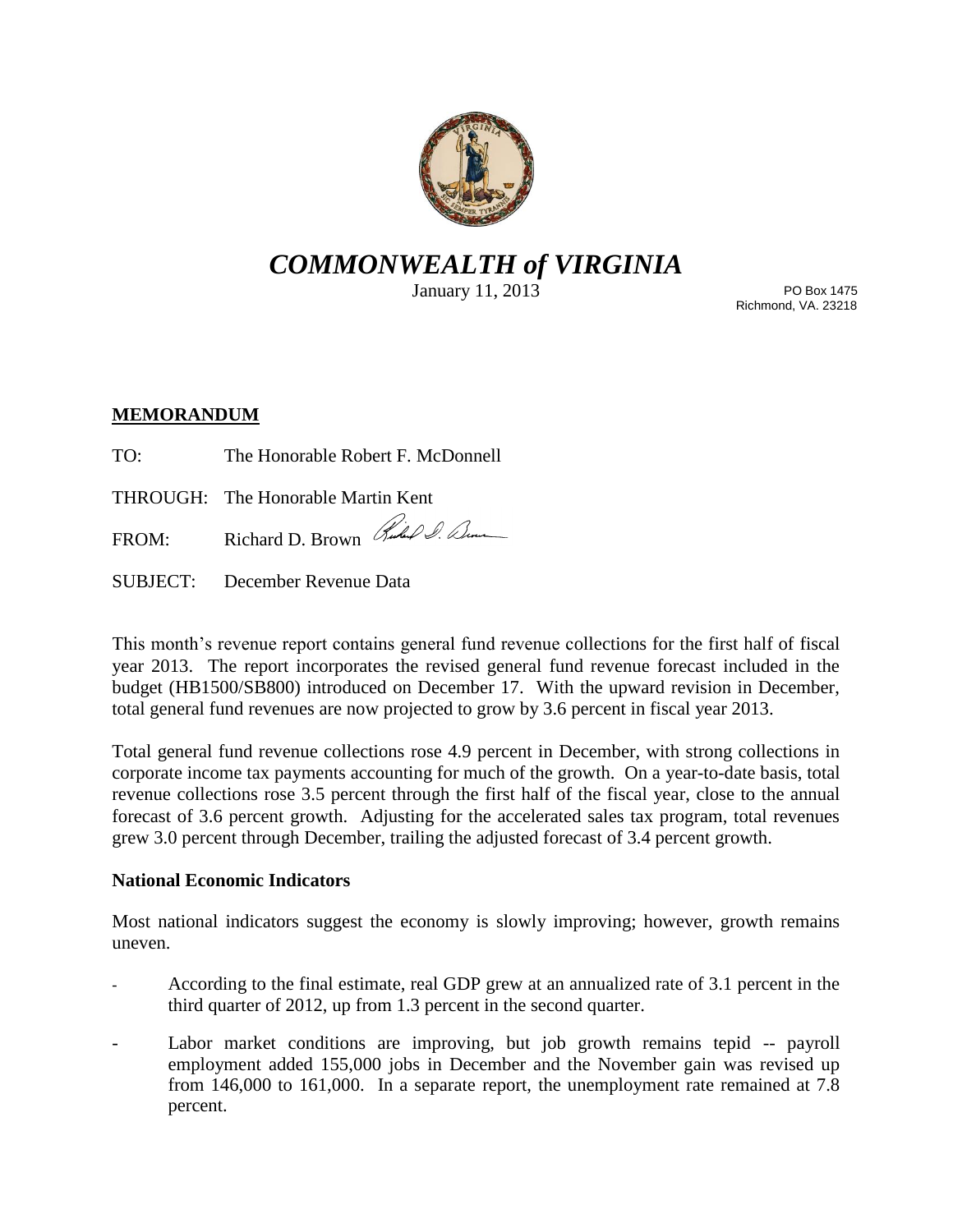- Initial claims for unemployment rose by 10,000 to 372,000 during the week ending December 29. The four-week moving average rose slightly, from 359,750 to 360,000. Although the level of claims has been volatile over the last few months, the underlying trend is consistent with slow employment growth.
- Following an increase of 0.3 percent in October, the Conference Board's index of leading indicators fell 0.2 percent in November. After two monthly gains, the index has resumed alternating up and down each month as it has done since April.
- The Conference Board's index of consumer confidence dropped from 71.5 to 65.1 in December, driven by deteriorating expectations which was likely due to concerns over the fiscal cliff.
- Conditions in the manufacturing sector slightly improved in December. The Institute of Supply Management index increased from 49.5 to 50.7. The index has risen above the expansionary threshold of 50 in only three of the last seven months.
- Driven by falling energy prices, the CPI fell 0.3 percent in November, and stands 1.8 percent above November 2011. Core inflation (excluding food and energy prices) rose 0.1 percent in November, and has increased 1.9 percent from November 2011.
- The Federal Reserve announced at its December meeting that it will keep the federal funds target rate at 0.0 to 0.25 percent, and rolled Operation Twist into open-ended quantitative easing.

## **Virginia Economy**

In Virginia, employment rose 1.1 percent in November from November of last year. Northern Virginia posted growth of 2.3 percent; Hampton Roads grew 1.1 percent; and Richmond-Petersburg rose 0.8 percent. The unemployment rate in the Commonwealth fell 0.1 percentage point to 5.3 percent in November and was 0.5 percentage point below the November 2011 rate.

The Virginia Leading Index rose 0.1 percent in November after increasing 0.2 percent in October. Building permits and auto registrations rose in November, but were partially offset by a decline in the U.S. leading index and an increase in initial unemployment claims. The Leading Index increased in Northern Virginia, Hampton Roads, Charlottesville, Blacksburg, and Winchester, while the indexes for Richmond, Lynchburg, and Danville contracted. The indexes for Roanoke, Bristol, and Harrisonburg were little changed.

## **December Revenue Collections**

Total general fund revenue collections rose 4.9 percent in December, with strong collections in corporate income tax payments accounting for much of the growth. On a year-to-date basis, total revenue collections rose 3.5 percent through the first half of the fiscal year, close to the annual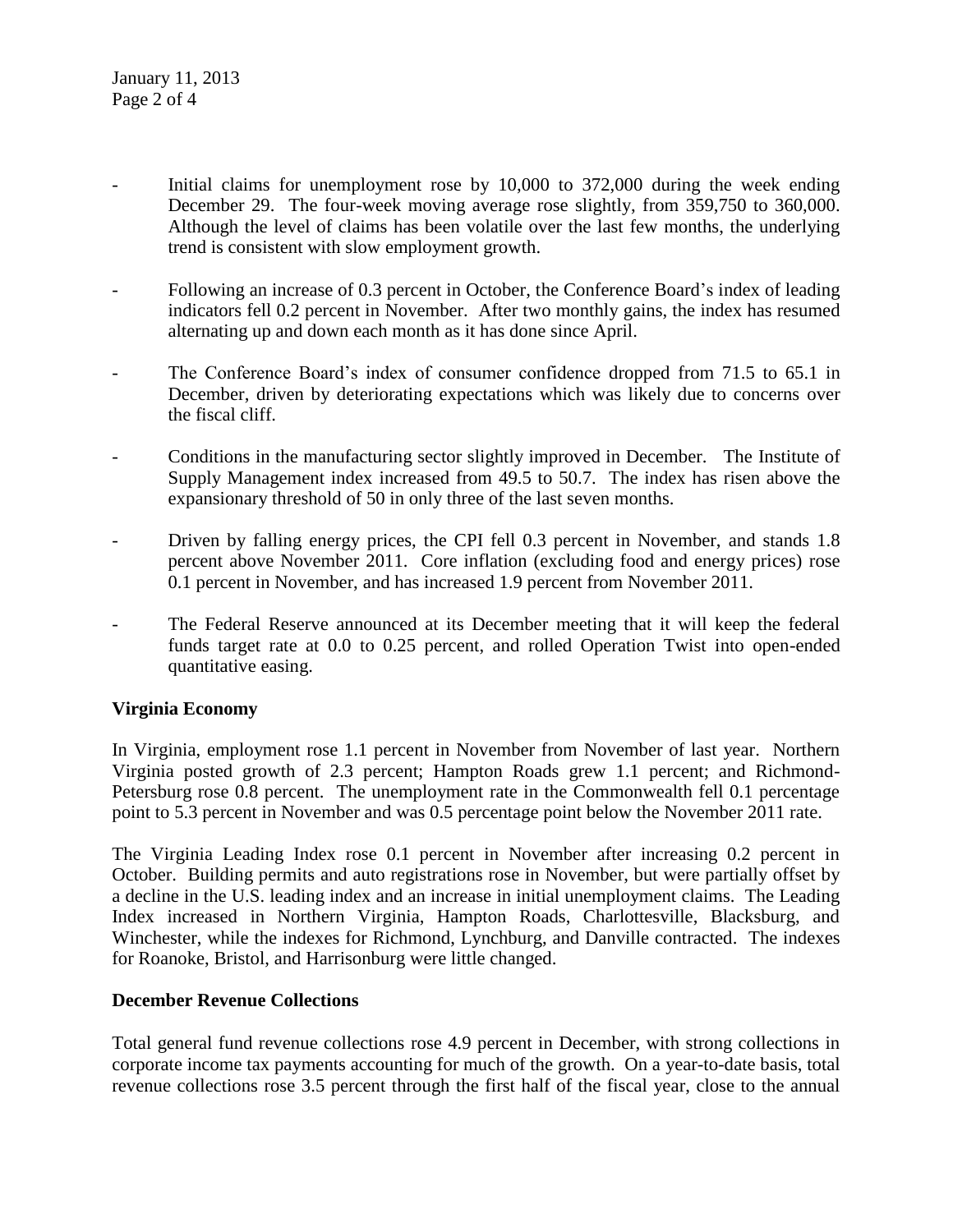January 11, 2013 Page 3 of 4

forecast of 3.6 percent growth. Adjusting for the accelerated sales tax program, total revenues grew 3.0 percent through December, trailing the adjusted forecast of 3.4 percent growth.

*Net Individual Income Tax (68% of general fund revenues)*: Through December, collections of net individual income tax rose 2.0 percent from the same period last year, lagging the annual estimate of 4.5 percent growth. Performance in each component of individual income tax is as follows:

*Individual Income Tax Withholding (63% of general fund revenues)*: Collections of payroll withholding taxes rose 2.5 percent in December. Year-to-date, withholding collections rose 1.6 percent compared with the same period last year, trailing the projected annual growth rate of 3.3 percent.

*Individual Income Tax Nonwithholding (15% of general fund revenues)*: Collections in this source were \$76.2 million in December, compared with \$115.4 million in December of last year. Year-to-date, collections through the first half of the fiscal year fell 1.2 percent over the same period last year, trailing the annual estimate of 6.8 percent growth.

December and January are significant months for collections in this source, and receipts can be distorted by the timing of payments. Taxpayers have until January 15 to submit their fourth estimated payment for tax year 2012. A clearer assessment of growth will be possible at the end of January, when all quarterly payments have been received.

*Individual Income Tax Refunds*: In December, the Department of Taxation issued \$23.1 million in refunds compared with \$36.6 million last year. Year-to-date, refunds have fallen 12.9 percent, lagging the annual estimate of 0.4 percent growth.

*Sales Tax (20% of general fund revenues)*: Collections of sales and use taxes, reflecting November sales, rose 2.8 percent in December. On a year-to-date basis, collections have risen 5.0 percent, compared with the annual estimate of 4.1 percent growth. The strong year-to-date growth is due to the partial repeal of the accelerated sales tax program. Adjusting for this legislation, sales tax collections have grown by 2.5 percent year-to-date, behind the economicbase forecast of 3.2 percent growth.

*Corporate Income Tax (5% of general fund revenues)*: December is a significant month for collections in this source as quarterly estimated payments are due from most corporations. Collections of corporate income tax were \$175.1 in December, compared with \$131.7 million a year ago. Year-to-date collections have risen 12.6 percent from the same period last year, well ahead of the estimate of a 4.5 percent decline.

*Wills, Suits, Deeds, Contracts (2% of general fund revenues)*: Collections of wills, suits, deeds, and contracts – mainly recordation tax collections – were \$32.1 million in December, compared with \$29.0 million in December of last year, a 10.5 percent increase. On a year-to-date basis, collections are up 15.2 percent, far ahead of the annual forecast of 4.5 percent growth.